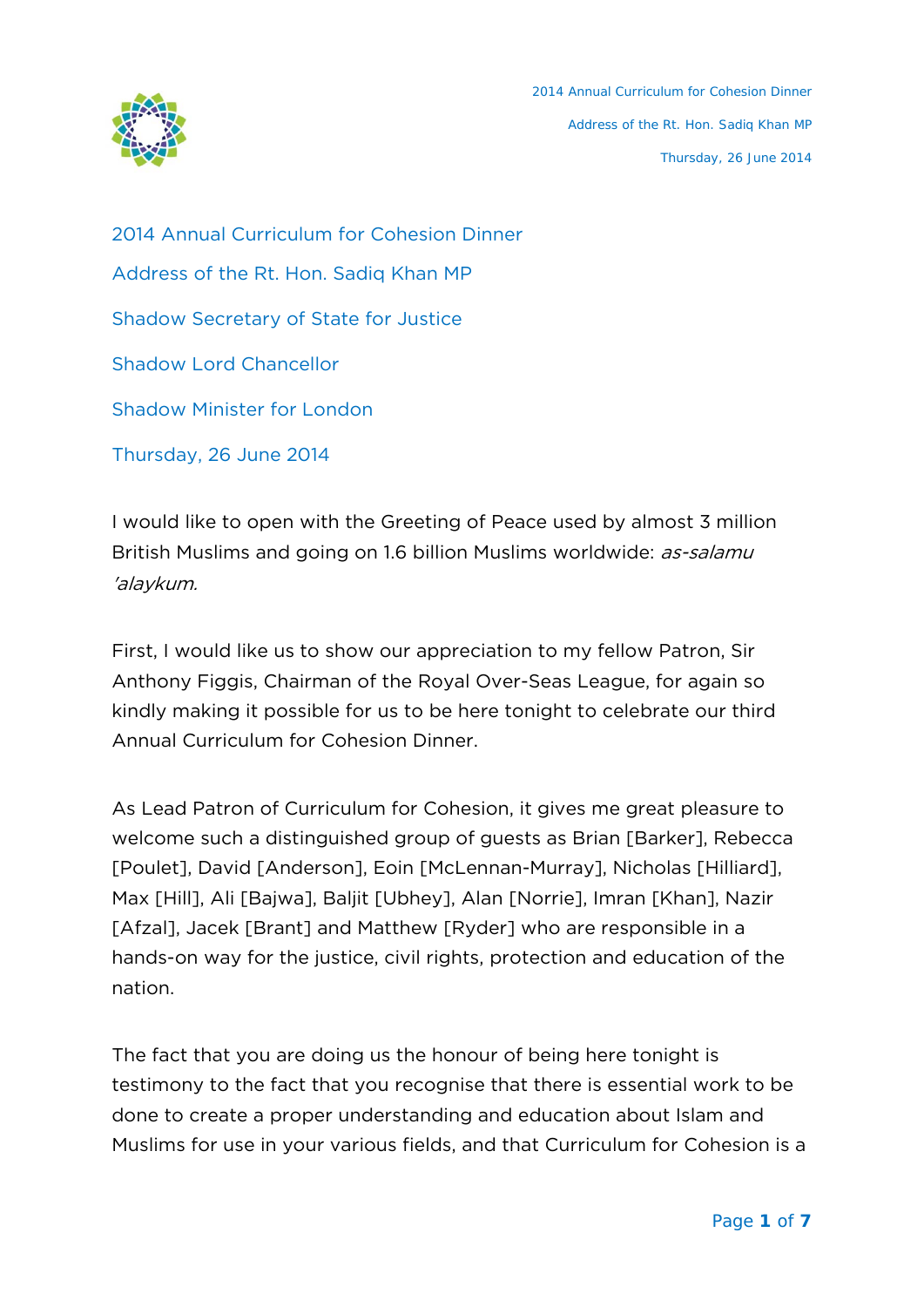

research project that can discover and implement answers to your concrete problems in practical ways.

In a moment, Matthew is going to give an account of what he and the academic team have accomplished this year, but I would like to tell you a little of the political history of our work in order to demonstrate that this is a cutting-edge research project that deserves your support.

First, it is my pleasure to congratulate the whole team on the publication in November of our ground-breaking book for teachers, A Fresh Look at Islam in a Multi-faith World: a philosophy for success in education.

In particular, I would like to thank and congratulate the Academic Team that is here:

Dr. Matthew Wilkinson himself;

Professor Roy Bhaskar, World Scholar at the Institute of Education, University of London;

my co-host Sheikh Abdal Hakim Murad, Dean of Cambridge Muslim College and Shaykh Zayed Lecturer in Islamic Studies at the University of Cambridge;

Sheikh Salah Al-Ansari, Visiting Lecturer at Heythrop College, University of London and the Imam of the Margate Mosque;

and

Mrs. Basma El-Shayyal former Head of Religious Education at Islamia School for Girls.

The full and distinguished Academic Team is listed in the Prospectus on your chairs.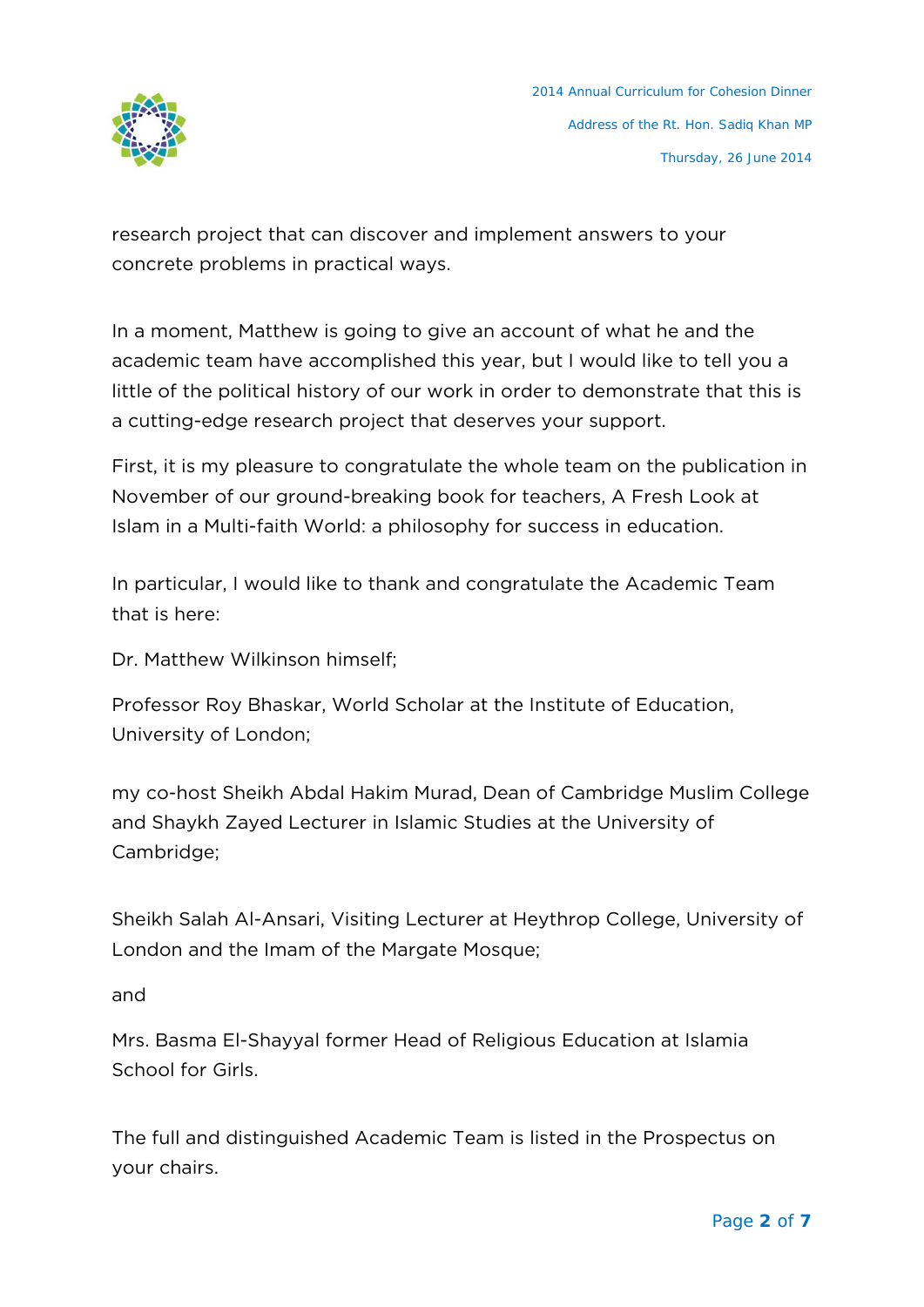

This book could not have been completed without the generosity and hard-earned money of our Donors including:

Our Chair of Donors, Mr. Mohammed Amin;

Mr. Bashir Timol and his colleagues at 1st Ethical Charitable Trust;

Mr. Williyet Khokhar and Mr. Abu Akeem and their colleagues at Muslim Aid;

Dr. Taha Afshar of Ahmed Tea

and

Mr. Saif Shah, Senior Vice President of Habib Bank

and other donors who are quietly here tonight.

Also, in absentia, I would like to mention His Excellency Easa Saleh Al Gurg, who is a significant benefactor of this research project.

For this book, Matthew and the Academic Team have also called on the advice and support of my fellow Patrons who have generously made space for this research project in their busy lives, including:

Sir David Calvert-Smith, Chairman of the Parole Board;

my colleague the Rt. Hon. Simon Hughes, Minister of State for Justice & Civil Liberties;

Mr. Farooq Murad, Secretary General of the Muslim Council of Britain;

Bishop Richard Cheetham of Kingston;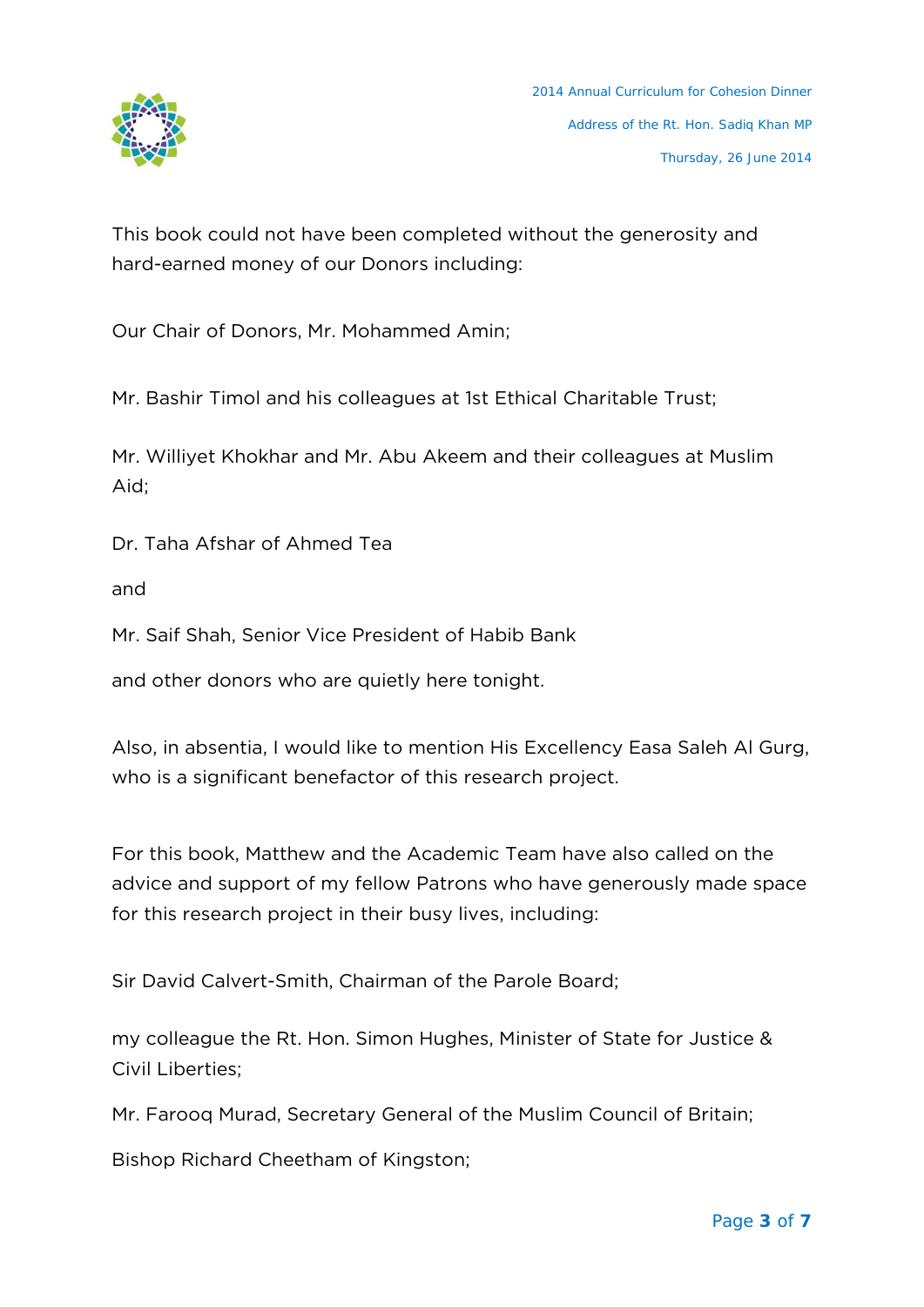

Mr. Aaqil Ahmed, BBC Head of Commissioning for Religion & Ethics

and

Dr. Mohammed Abdal Bari, Trustee of the East London Mosque.

Others of you who are leaders in your fields and have supported us year-in, year-out and for which the whole team is grateful including:

John Keast, Chairman of the Religious Education Council of England & Wales;

Ms. Ingrid Stellmacher, Chief Executive Officer of the Mary Initiative

and

Jonathan Freeman, National Director of Mosaic.

This ground-breaking book - A Fresh Look at Islam in a Multi-faith World: a philosophy for success in education - shows how Islam and Muslims can become a vital and well-understood component of the educational landscape of a multi-faith world, in a productive and life-affirming way.

It is the cornerstone of our work in humanities education and will be put to use in teacher-training courses throughout the country and abroad for years to come. It could not have been written without all your collaboration and support.

I welcome its forthcoming publication by Routledge in the series that Roy [Bhaskar] edits and Alan produces.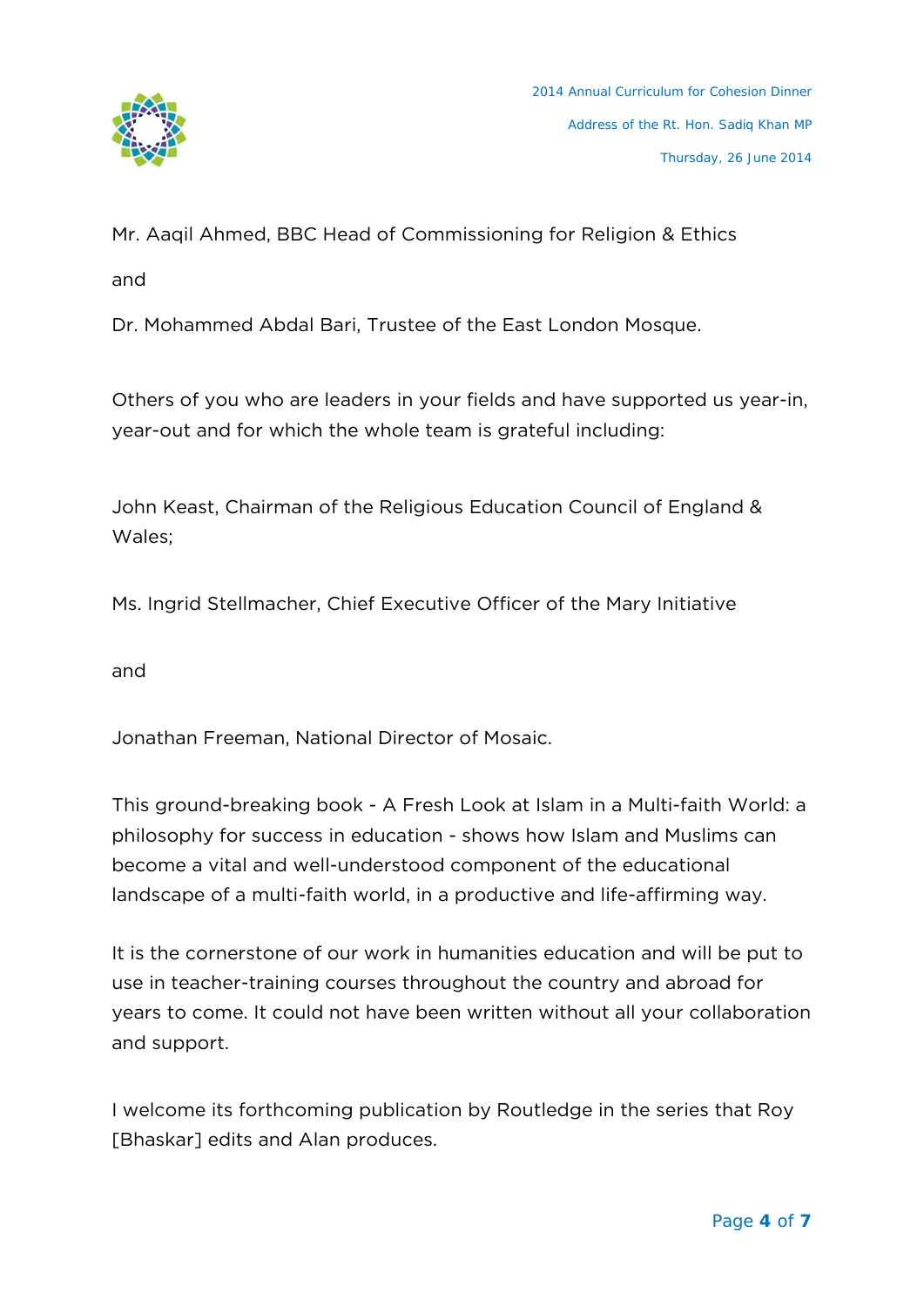

Our first annual dinner here at the Royal Over-Seas League took place during the National Curriculum Review in 2012, when our focus was on ensuring that the new National Curriculum for History provided a broader and truer history education that enabled all Britons to gain a handle on our national history.

At this dinner, I highlighted that the potential consequences of writing important components of our nation's past out of school history were dire, and that all British children needed to be shown in school how they were connected to the past of the country and to the achievements of humanity.

At that time of the National Curriculum Review, Curriculum for Cohesion, on the basis of a detailed and balanced report, A Broader, Truer History for All, fought tooth and nail to get these messages through to Government.

But only an exhausting media campaign and hard lobbying by us with some powerful academic allies would eventually persuade the Government to listen and respond to some of our well-evidenced ideas.

Now, in the light the Trojan Horse affair and the recruitment of young British Muslims by the so-called Islamic State of Iraq & Sham (ISIS) to the insurgency in Syria and Iraq, we can see that some Muslim young people have not been shown how they naturally belong in Britain and do not know how to channel their frustrations with global politics peacefully and transformatively through the democratic institutions of society.

The Government is now saying what we had said two years ago about the relevance of the school curriculum in showing young people how they belong and can participate in British life.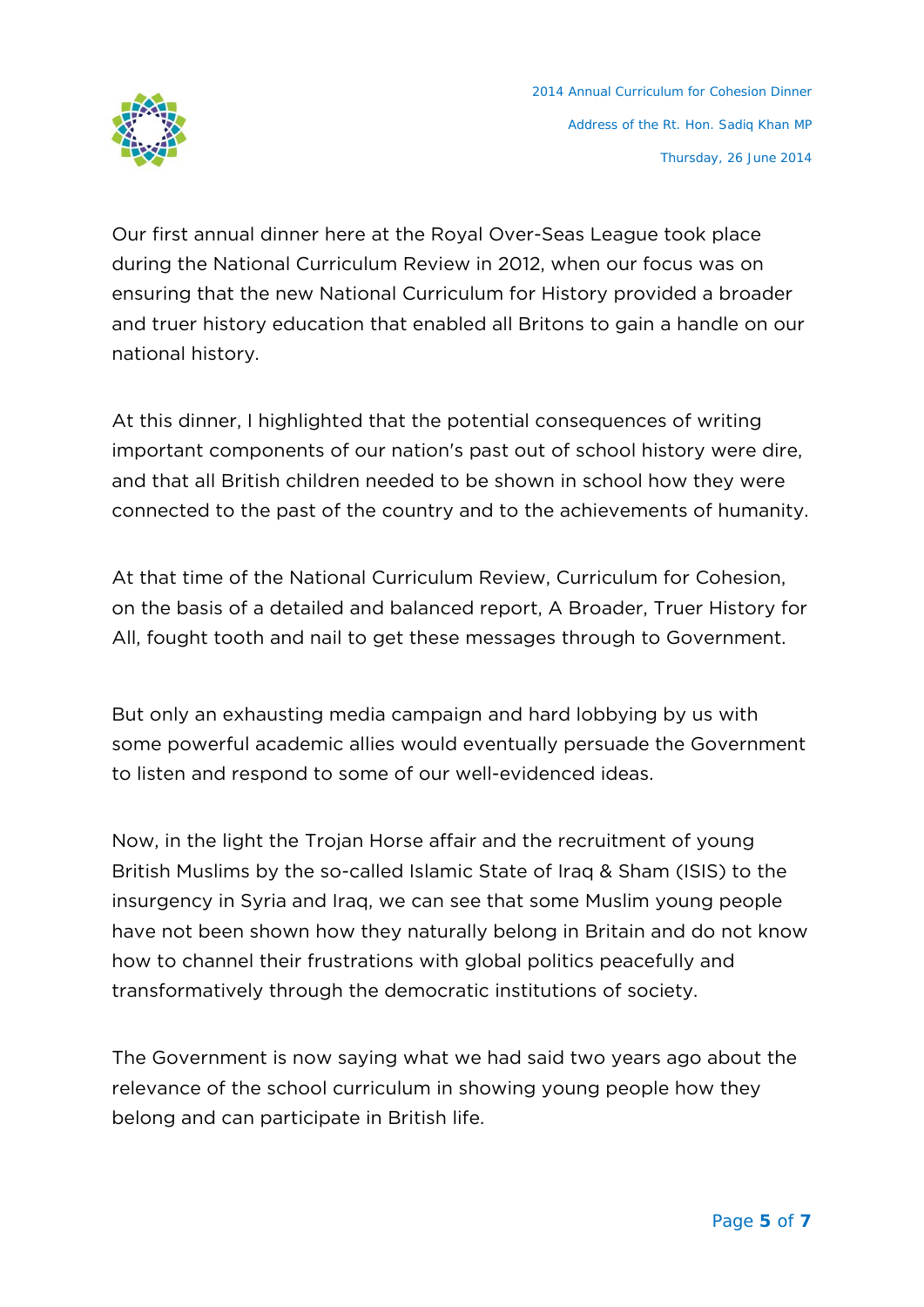

At the time of the National Curriculum Review, the Government had a once-in-a-lifetime opportunity to make some evidenced modifications to the school curriculum to create a broader, truer History for all, but Mr. Gove was not ideologically pre-disposed to listen. He was opposed to what he wrongly perceived to be 'multi-cultural education'.

Now the Government is learning the hard way about the truth of our research and the need for the types of modifications to humanities education that we were putting into practice.

This is another way of saying that this research project is ahead of the curve in addressing concrete, urgent problems through well-theorised education.

While the penny has dropped about the importance of a good Humanities education in nurturing mindsets that resist radicalisation, we are waiting for the Government to ask us how to implement this education.

But it should not need a crisis or two to prompt the necessary educational steps by Government to help our society educate our young people in a more informed and intelligent way.

To extend the classical reference to the Trojan Horse, we do not want to be Cassandra shouting the truth about the Trojan Horse, with no one listening until it is too late.

This is why I, as Shadow Minister for Justice, especially welcome the next phase of the research project in which the team will develop practical, sustainable and theologically sound methods to distinguish between Islam, Political Islamism and Violent Extremism.